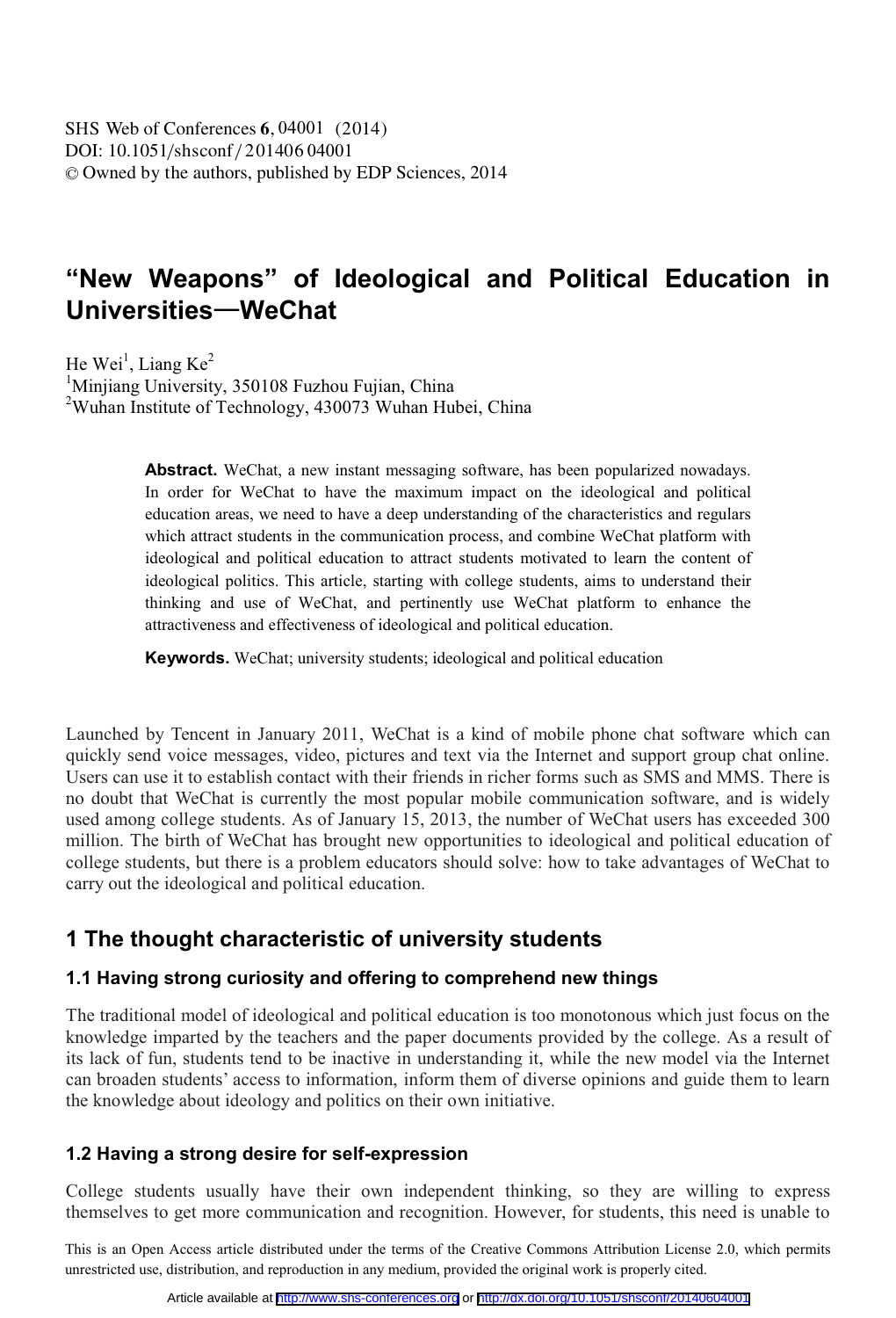meet under the traditional model. On the contrary, students can freely express their views, because the Internet is based on the spirit of equality and communion. In addition, thanks to the timeliness and interactivity of the Internet, students can get timely response and interaction when they publish their views, attitudes, feelings and emotions, exactly satisfying their want of self-expression.

### **1.3 Preferring self-education**

In college life, self-learning is more important than class teaching. The Internet has a positive effect in ideological autonomy of university students. College students look forward to summarizing their own opinions in the process of "micro reading", and expressing their views rather than following and accepting educators' mind. That is to say, compared to the traditional "receptive" education, students are more inclined to self-education.

## **2 The present situation of university students' use of WeChat**

WeChat is one of university students' favorite apps. The objects of ideological and political education online are college students, and they are always steamrollers walking in the forefront of the times, and in turn it's their hobby of trying new things that made them into the mainstream users. Since smart phones are now in common use among university students and WeChat is a kind of mobile phone communication software, the common use of smart phones naturally paved the way for the development of WeChat, and in return, WeChat provided a wide platform as well as instant-messaging service for the smart phone terminal. With the continuous improvement of living standards, the requirements of college students for cellphone are more and more exigent. Mobile phone is not just a tool of calling and sending message, it's also multi-functional smart machine. Its system is continuing to be upgraded, creating more chance for the students to try a variety of new things.

WeChat's constantly updating creates more new functions which can be used to meet all kinds of needs of students and especially have a positive effect on students' actively learning the contents about ideological and political education.

## **3 Taking advantage of WeChat to enhance the attractiveness and effectiveness of ideological and political education**

As a kind of communication software, WeChat not only promotes exchanges between people, but also brings a certain opportunity to the ideological and political education. It is an important task of the ideological and political education workers to take advantage of WeChat's function and improve the ideological and political education work attractiveness and effectiveness.

### **3.1 Developing new WeChat platform and enriching the contents of network ideological and Political**

The new WeChat platform can solve the shortcomings that the expression of traditional language is not intuitive. Through WeChat platform universities can promote ideological and political education innovation, especially in the content of ideological and political education, for example, WeChat's function of sending images and voice messages ensures college students to shorten the emotional distance and ideological and political education, so that students no longer held exclusive attitude towards ideological and political theory , and so that the ideological and political education of college students works well.

The traditional model of ideological and political education is mostly based on the paper documents provided by the college, thus usually failing to make students develop a strong interest in I, but making use of WeChat can improve the contents as well as the methods of ideological and political education. The contents of WeChat should be clear and concise and be tied to the college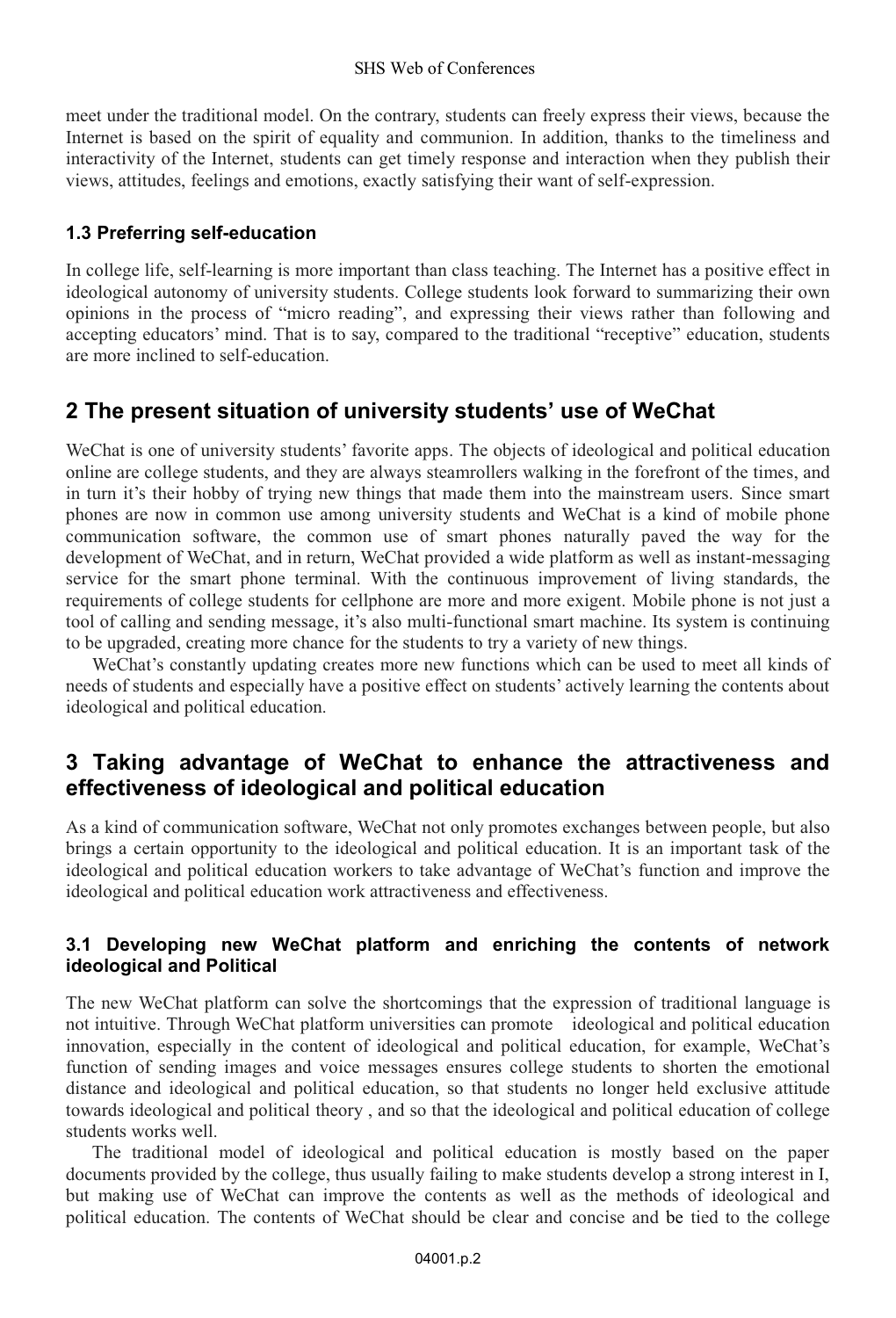#### IFSRAP 2013

students' daily life. The effectiveness of the ideological and political education is largely influenced by WeChat, mainly because there is too much emphasis on theoretical things, so the content will be very tedious and it's difficult for college students to link these elements together in real life, and a lot of knowledge can not be truly understood and digested by college students, so that teachers and students can not be psychologically resonate in carrying out educational work.

Writing the short massages needn't be very strict or long-winded, and it does not have a specific format neither the requirements of content and structure, in fact, it often casually expresses simple things in life or emotions. It's such a feature that is able to make information produce a resonance in the hearts of more people, so the use of WeChat in this way can integrate the ideological and political theory and content into the lives of college students, for example, to pertinently help and guide each student out of their problems and puzzles in life by means of educators and students communicating in WeChat. In this way, ideological and political education will be well promoted and college students will realize that the ideological and political theory and content are indissolubly linked with their lives. That, to some extent, changed the stereotype of traditional ideological and political education and adequately integrated ideological and political education with the college life.

#### **3.2 Use the new platform of WeChat to create a new ideological and political education**

As a special social group and being in the semi-campus and semi-socialized environment, it's very important for college students to establish a correct outlook and outlook for their future development. "Although young people are always trying to distinguish themselves from previous generation, but in fact culture can't be received nor be throw by them, because history is continuous." Value orientation of college students are not always the same. They can't avoid the impact of social and family. So the value orientation of college students is the same as the mainstream values to some extent. In other words, the social mainstream values are the navigator of the college students' values, and college students values is the barometer of social values, reflecting the mainstream values. Works on values education for college students require the ideological and political education attractive. Micro-blog and WeChat is the best way to promote college students to learn related knowledge actively, because it is the closest thing to the college life. Simultaneously with the development of means of communication, especially micro blog and micro channel now are in full swing development since the media became the first means the release of information. Its appears not only witnessed innovations in communication technologies and means , and means that the traditional ideological and political education is gradually being new to many more with much less replaced with less education. Target groups continue to expand. The vast area and a variety of ways made it difficult to control and increase the extent of the affects. Then guide of the ideological and political education workers is particularly the Especially on the platform of the WeChat, it requires deepening the communications between educators and those being educated, always concerning about students' dynamics, timely meeting students' needs.

#### **3.3 Use the new platform of WeChat to create new momentum between teachers and students**

It is undeniable that traditional ideological and political education between teachers and students has its own advantage, but the development of high-speed network allows college students no longer willing to take this face to face communication. Ideological and political education workers will be able to solve this problem through WeChat, narrowing the distance between teachers and students. Make full use of WeChat "group chat" feature to actualize ideological and political education. Not only between teachers and students, they can exchange ideas among all grades. Topics of the talk may be the constitution that college students would learn or may be those students are interested. Whatever the content the group chat set are the needs of the students. Group chat is unfettered. Here students can get satisfactory answers through learning from the experiences that their teachers or seniors shared.

Process of ideological and political education communication information transmission process is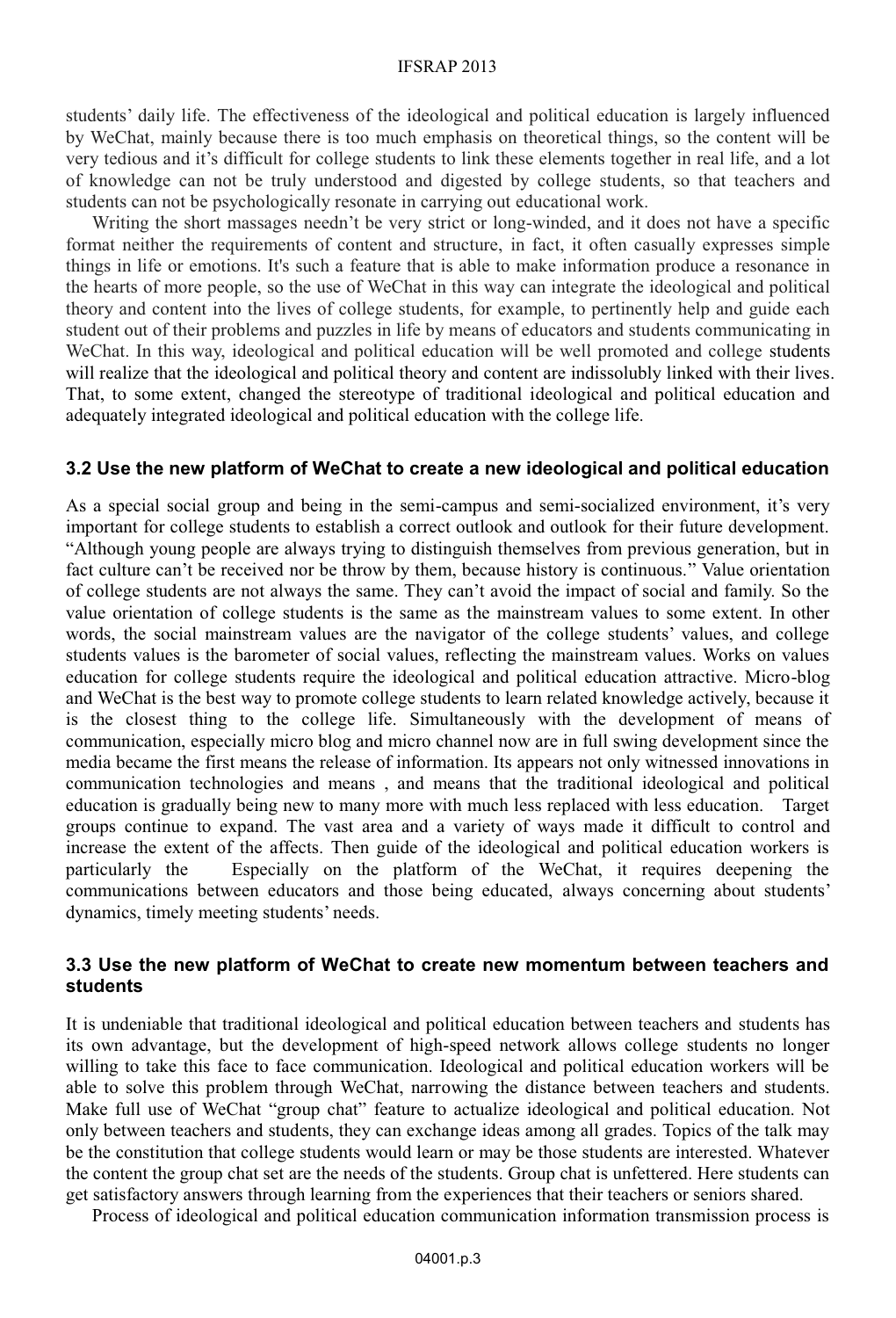in fact the process of communicating ideas and information collection, identification, selection for the subject. There is a lot of information in the communication environment. While communicate with students, Ideological and Political Educators should pay attention on the way. Only science communication content has the charisma. For example, Marxism is proven truth, is a scientific theoretical system, but also the main line that the ideological and political education work must seize in the communication. In the ideological and political education can not only concerned with individual thesis of Marxism, but also should be concerned about the basic principles of Marxism and methods. Then the contents of communication should meet the needs of college students. The continuous development of society promotes college students to pay more attention to democracy, freedom, reality and other issues. It's easier for them to accept the ideological and political education content which is related to their own lives. Therefore ideological and political education workers should work out the actual situation college physical, psychological and other communicating content that meet the needs of college students to narrow the distance between teachers and students, so that the ideological and political education work can have new progress.

### **3.4 Rely on a new WeChat platform to improve self-education of college students**

Soviet famous educator Suhomlinski once said, "A teenager can be a real man only when he learned not only carefully studied around the world, but also carefully study himself; only when he not only strive to understand things and phenomena around but also strive to understand their inner world; Only when his mental powers can make themselves better, more perfect." This means that self-education is very important for college students, for it not only affects the college study but also the life in the future. The combination of the interaction of micro channel and the initiative of students can get a long term beneficial development for students' self-education. There has been no a good relationship between ideological and political educators and those are educated for a long time so that students can not learn proactively. The WeChat has a very distinct advantage is the ability to enhance the interaction between educators and the educated. Therefore, the use of WeChat platform can effectively attract more students to facilitate communication between students and teachers and make students have a new awareness of the ideological and political education and have a positive attitude to learn and communicate and find their own problems and deficiencies. Use the timeliness of micro channel to correct the error in the first time and the negative attitude is also can be adjusted in a timely manner, so that students' self education gets a healthy development. Therefore, the combination of the interaction of micro channel and the initiative of students can help carry out the ideological and political education work and make the communicating environment between teachers and students more harmonious. Through micro channel, students can learn efficiently and proactively, at the same time, ideological and political workers can keep abreast of the students' psychological dynamics. Know the needs of the students and their generation's personality that allows teachers and students to have more resonance in the mind. It can increase the common language between teachers and students to further promote students' self ideological and political content of active learning. Ultimately achieve more active learning college ideological and political education goals.

## **4 Conclusion**

In short, the WeChat as an advanced information and communication means should give full play to its characteristics. However, micro channel is an information platform with free speech on which the individual right to speak get strengthen and it is prone to stir group effect. When there is pessimistic voices appeared, the pessimistic is easy to zoom in and it can't eliminate the negative effects in a short time. So it should improve its shortcomings to build an ideological and political education system which upon the micro channel platform, providing comprehensive services for the online ideological and political education in college.